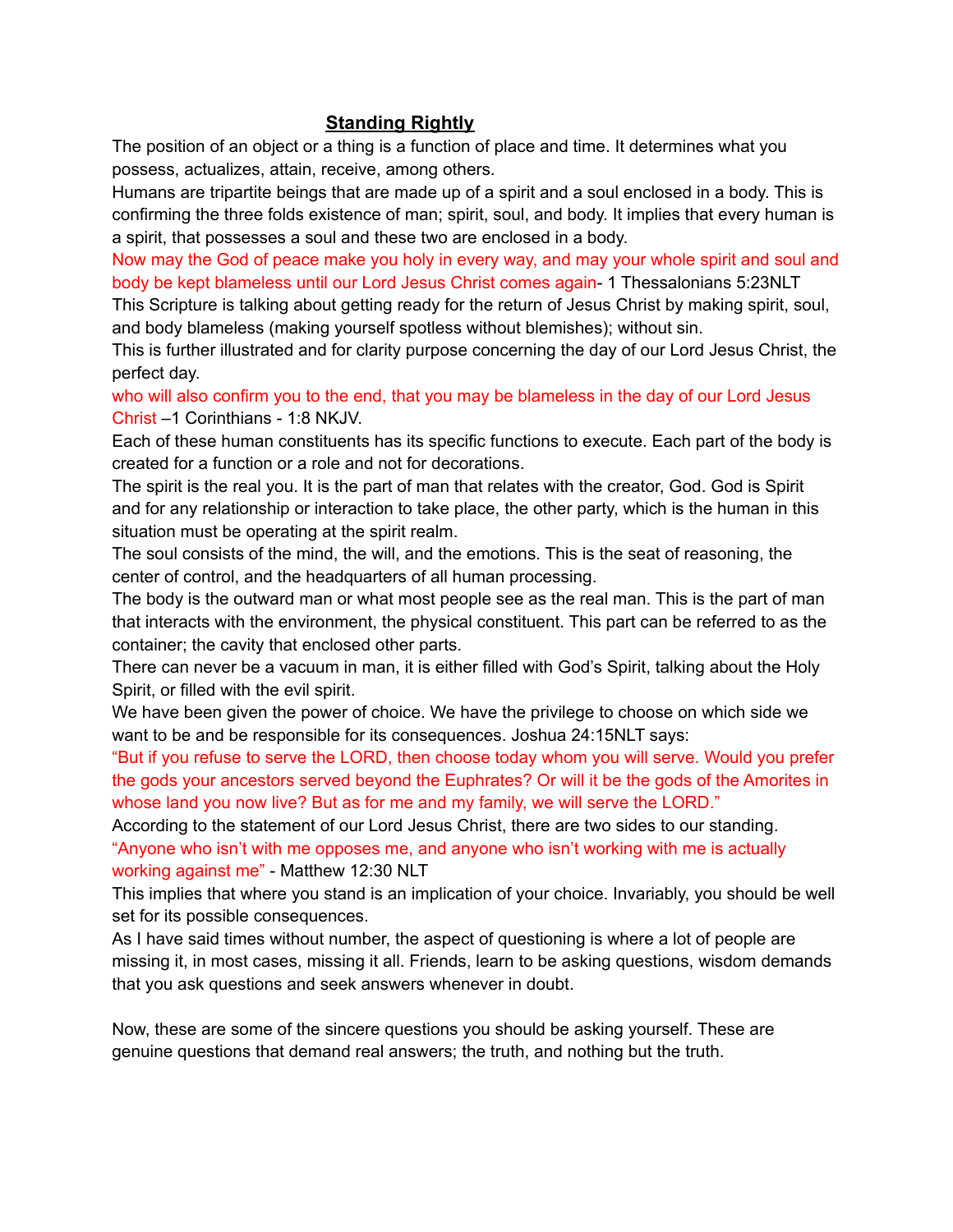Can you just take a breath and cautiously provide answers to these heartfelt questions? ❖ Where are you standing? With God or Not?

"Anyone who isn't with me opposes me, and anyone who isn't working with me is actually working against me" - Matthew 12:30 NLT

❖ Where does your heart lie?

For where your treasure is, there your heart [your wishes, your desires; that on which your life centers] will be also. – Matthew 6:12 AMP

## ❖ Are your thoughts, His thoughts?

And now, dear brothers and sisters, one final thing. Fix your thoughts on what is true, and honorable, and right, and pure, and lovely, and admirable. Think about things that are excellent and worthy of praise. – Philippians 4:8 NLT

❖ Are your ways, His ways?

For my thoughts are not your thoughts, neither are your ways my ways, saith the LORD. – Isaiah 55:8 KJV

Are you able to provide a sincere response to each of the above questions? If not, never mind, it might take time but never close that aspect until you are satisfied within yourself that you have done justice to them. God will surely help you. (Amen)

Remember,

 $\triangleright$  He is always with His own.

For the LORD will not cast off his people, neither will he forsake his inheritance – Psalm 94:14 KJV.

 $\triangleright$  With God, you will never be ashamed.

For the Scripture says, "WHOEVER BELIEVES IN HIM [whoever adheres to, trusts in, and relies on Him] WILL NOT BE DISAPPOINTED [in his expectations]." – Romans 10:11 AMP  $\triangleright$  He will direct your path.

Seek his will in all you do, and he will show you which path to take - Proverbs 3:6 NLT.

 $\triangleright$  He will teach and guide you in all things.

I will instruct you and teach you in the way you should go; I will guide you with My eye – Psalm 32:8 NKJV.

 $\triangleright$  The essentials of life He will give you.

Saying with a loud voice, Worthy is the Lamb that was slain to receive power, and riches, and wisdom, and strength, and honour, and glory, and blessing - Revelations 5:12 KJV.

Friends, do you know how much He loves you?

He sent His only begotten son to take your place and died for the sins He never committed. "For this is how God loved the world: He gave his one and only Son, so that everyone who believes in him will not perish but have eternal life" – John 3:16 NLT.

How much can you pay for the life and blood that was shed?

Jesus Christ laid down His life for His friends; you and me.

No one has greater love [nor stronger commitment] than to lay down his own life for his friends. <sup>14</sup> You are my friends if you keep on doing what I command you.